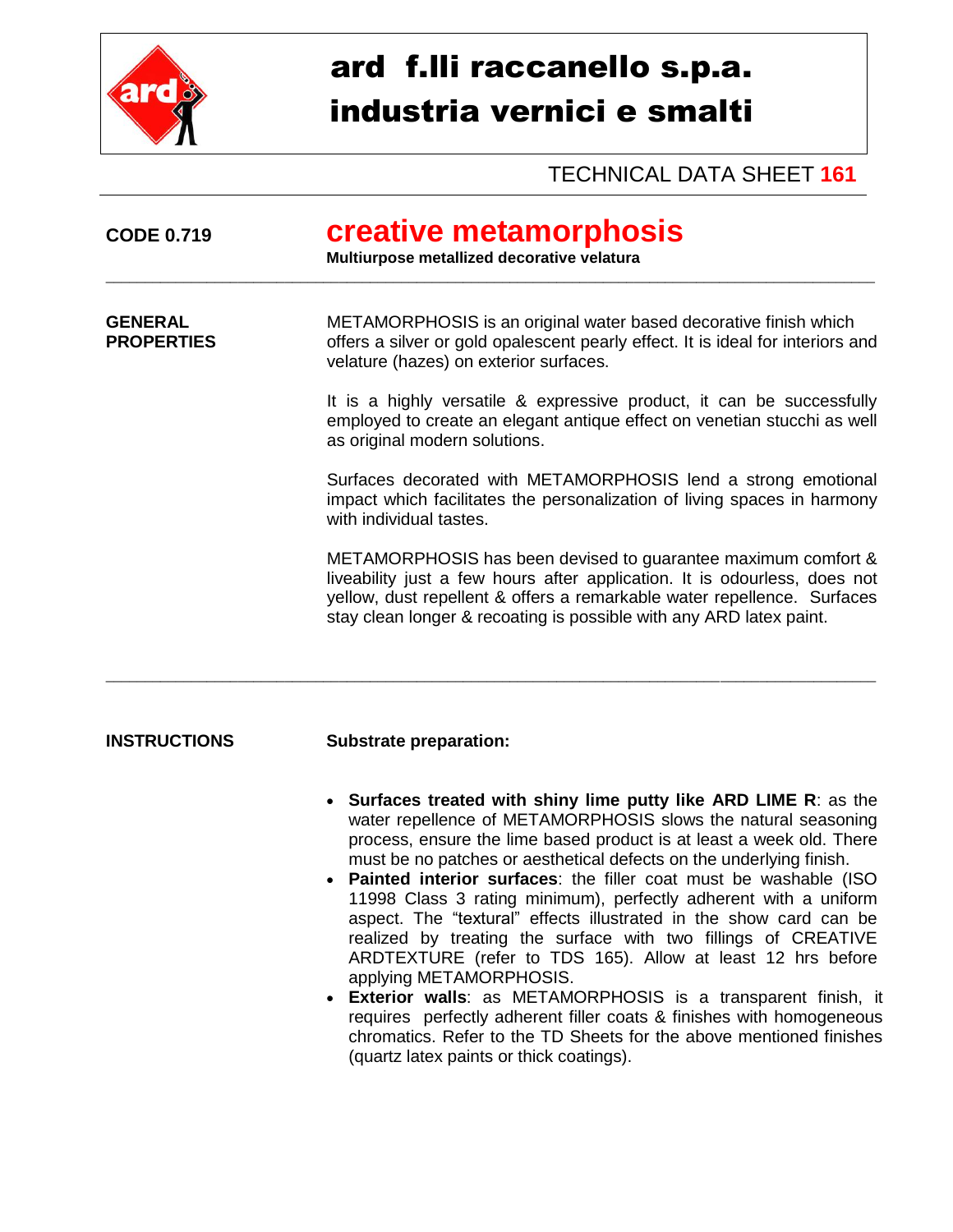## **Application:**

- FINISH on ARD LIME R: thinning is not required. Use a steel float or spatula to spread the product in different spatulating directions & avoid excessive quantities. The technique is the same as that employed for a lime putty finish. Hold the tool in an inclined fashion without excessive pressure.
- FINISH on latex paints: thin METAMORPHOSIS at 50-100% in water volume and apply with a brush in an irregular fashion. Use a sponge to "delicately" spread & uniform the "wet" product. The type of tool & technique employed will determine the coverage & different aesthetics. Work the surface with a dry sponge to obtain a soft appearance.
- FINISH on coatings: thin METAMORPHOSIS at 50-100% in water volume and apply with a brush in an irregular fashion. Use a sponge to "delicately" spread & uniform the "wet" product.
- FINISH on ARDTEXTURE: use neat. Use a steel float or spatula to spread the product in different spatulating directions & avoid excessive quantities.
- Work continuously by superposing "wet on wet" to avoid unaesthetic joints.
- Remove the protective tape and clean equipment immediately with plenty of water.
- Do not apply when ambient humidity causes condensation or in over heated premises.
- Store in frost free premises and do not apply below +5°C.
- Use in compliance with the current Health & Safety Regulations. Dispose of spent material/containers according to the same.

| NATURE OF BINDER                   |                       | Acrylic siloxane                     |
|------------------------------------|-----------------------|--------------------------------------|
| <b>WATER VAPOUR PERMEABILITY</b>   | EN ISO 7783-1 & 2(1)  | V=340 g/m <sup>2</sup> 24hrs         |
| EQUIVALENT AIR LAYER THICKNESS (1) |                       | $Sd = 0.06$ m                        |
| CAPILLARY WATER ABSORPTION         | EN 1063-3 (1)         | W=0.05 kg/m <sup>2</sup> $\sqrt$ t   |
| <b>SPECIFIC WEIGHT</b>             |                       | $1000 \pm 30$ g/l                    |
| VISCOSITY AT 20 °C                 |                       | $25,000 \pm 3,000$ cP                |
| ALKALI RESISTANCE                  |                       | No chromatic/structural<br>variation |
| DRYING AT 20°C                     | <b>TOUCH DRY</b>      | 2 hrs                                |
|                                    | <b>THROUGH DRYING</b> | 48 hrs                               |
|                                    |                       |                                      |

**YIELD** Coverage may vary according to substrate roughness & the applicator's "hand".

> Applications on CREATIVE ARDTEXTURE imply a yield of 6-10 m²/l. "Velatura" applications on smooth surfaces imply a yield of 10-15 m²/l. \_\_\_\_\_\_\_\_\_\_\_\_\_\_\_\_\_\_\_\_\_\_\_\_\_\_\_\_\_\_\_\_\_\_\_\_\_\_\_\_\_\_\_\_\_\_\_\_\_\_\_\_\_\_\_\_\_\_\_\_\_\_\_\_\_\_\_\_